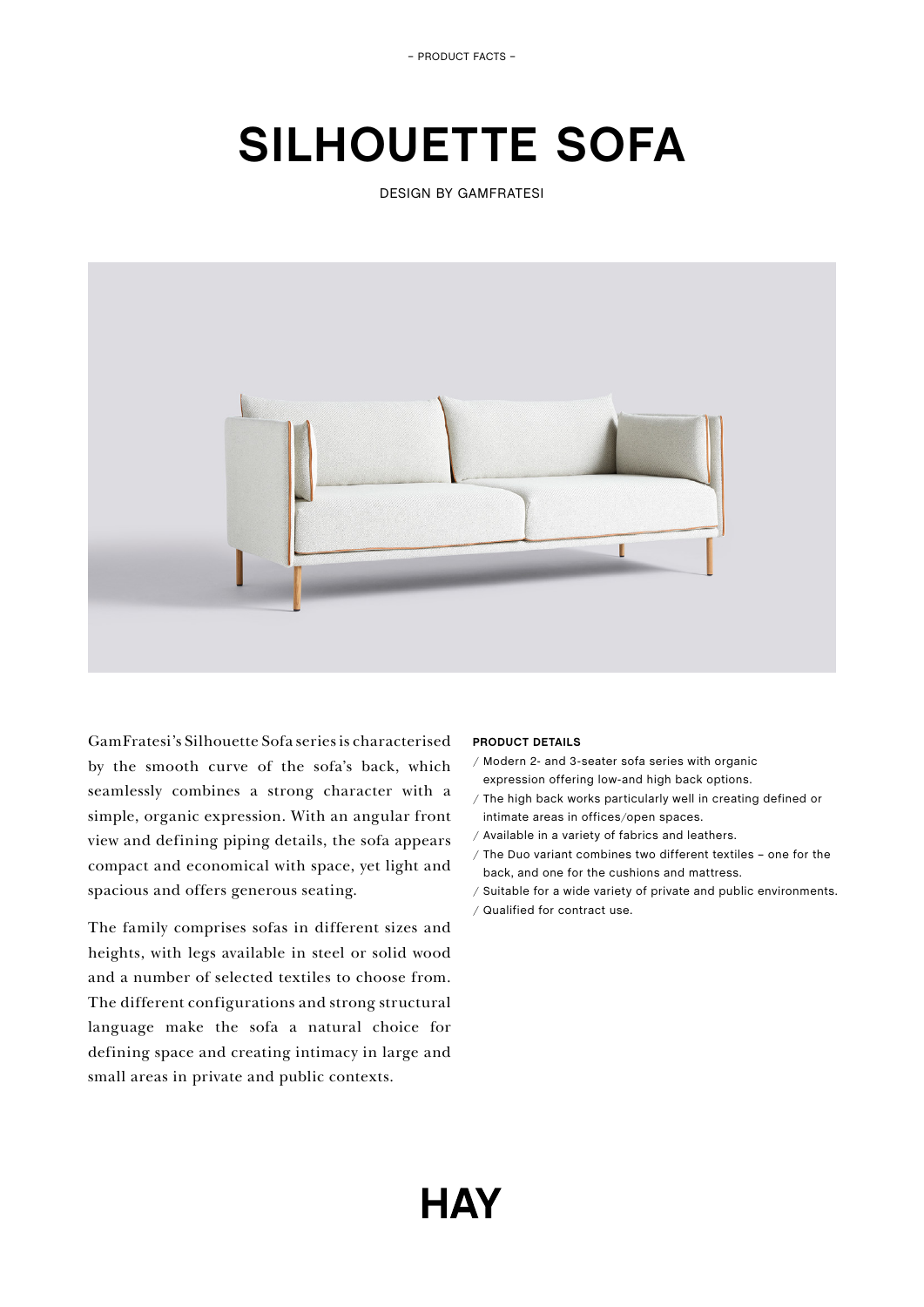# **MATERIAL**

FRAME / Moulded reinforced fibre glass shell upholstered with PU foam comprising foam of varying hardness.

SEAT CUSHIONS / Made of PU foam. Seat and backrest cushions stuffed with a combination of feathers and foam pieces.

LEGS / H17,5 cm powder coated steel, chromed steel or solid oak.

#### **FABRICS AND FINISH**

Please note that the colour codes are indicative.

## STANDARD FABRICS BY KVADRAT

| / Remix          | / Divina MD  |
|------------------|--------------|
| / Surface by HAY | / Fiord      |
| / Steelcut       | / Hallingdal |
| / Steelcut Trio  | / Canvas     |
| / Melange Nap    | ∕ Coda       |
| / Divina         | / Balder     |
| / Divina Melange |              |
|                  |              |

## MAHARAM FABRIC\*

/ Mode

#### ROMO FABRICS\*

| / Ruskin | / Olavi b |
|----------|-----------|
| / Roden  | / Linara  |

COSY COLLECTION\*

/ Bolgheri / Flamiber

VELOUR FABRICS\* / Lola / Ice (UK only)

/ Fairway

by HAY

STANDARD LEATHERS BY CAMO LEATHERS / Sierra (Only for 2 seater low backed) / Silk\*\*

\*Only available in colours selected by HAY. \*\*Only available on 2-and 3-seater low

#### **BASE FINISH**



BASE FINISH / Available in 4 different base finishes.

- / Black powder coated steel (RAL 9005)
- / Chromed steel
- / Oiled solid oak
- / Smoked solid oak

#### **FABRICS LOW & HIGH VERSION - MONO**

Please contact our sales department for an updated list regarding approved fabrics.

#### **PIPING**

Cognac leather, black leather or a piping matching the fabric.

## **FABRIC DIRECTION**

The direction of the fabric varies depending if the sofa is low-or highbacked or a 2- or 3-seater, as they are upholstered lengthwise or widthwise. Therefore, this might create a visible difference in the direction of the textiles when combining different sofa variants. The difference varies from textile to textile, but is most noticeable in structured or striped upholstery.

#### **CONSTRUCTION**

The sofa outer shell is made of moulded reinforced fibreglass and upholstered with a combination of PU foam harnesses.

The seat cushion is made of a combination of PU foam harnesses and both arm and back rest cushions are stuffed with a combination of feathers and broken foam.

The 4 legs are assembled with 4 metric screws to the base by the costumer.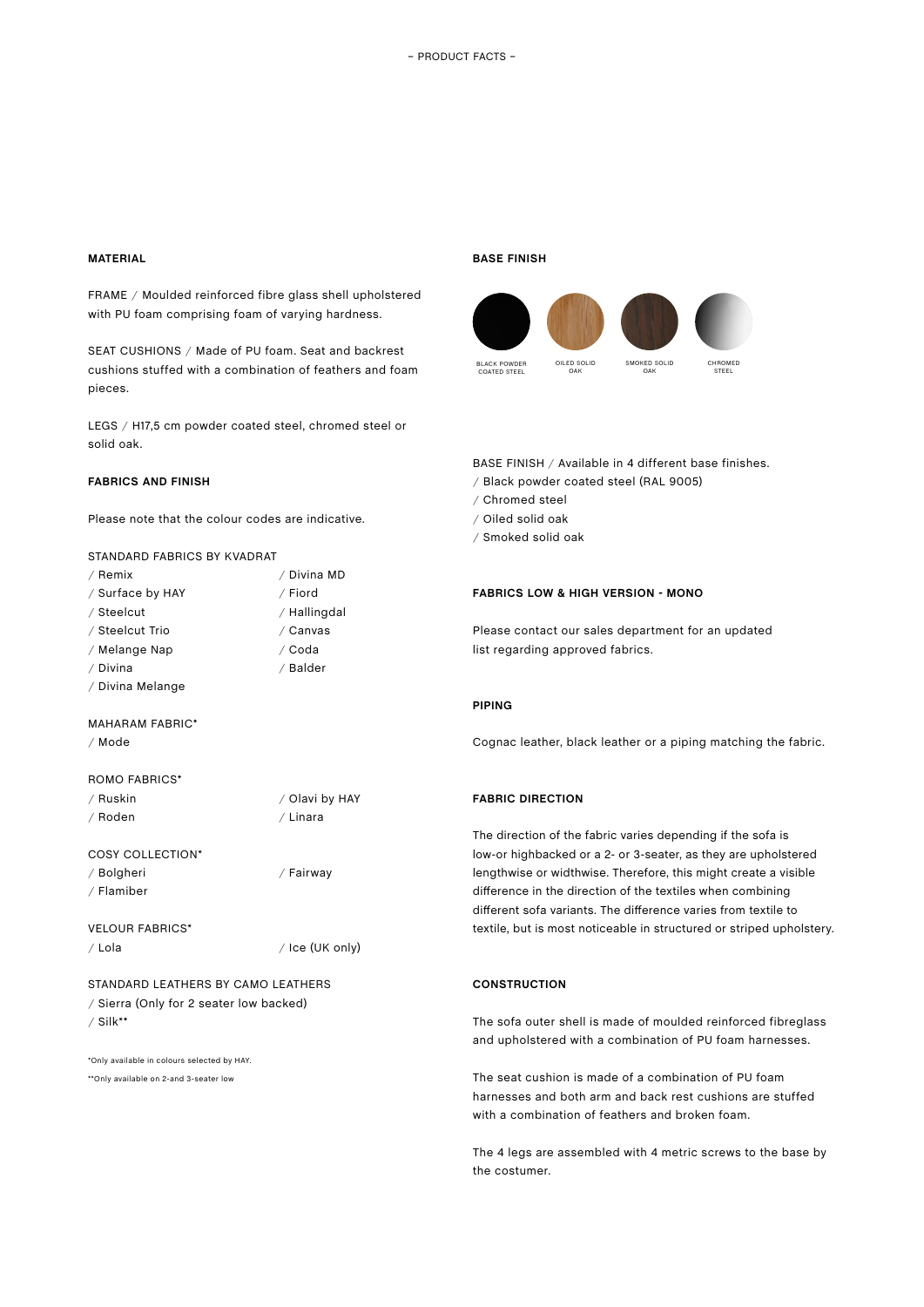#### **DIMENSIONS**

SILHOUETTE 2 SEATER / WIDTH 171 cm / 67.32" / DEPTH 98 cm / 38.58" / HEIGHT 72,5 cm / 28.55" / SEAT HEIGHT 43 cm / 16.93" / SEAT DEPTH 65 cm / 25.59"

SILHOUETTE 3 SEATER

- / WIDTH 212 cm / 83.46" / DEPTH 98 cm / 38.58" / HEIGHT 72,5 cm / 28.55"
- / SEAT HEIGHT 43 cm / 16.93"
- / SEAT DEPTH 65 cm / 25.59"

SILHOUETTE 2 SEATER HIGH BACKED / WIDTH 171 cm / 67.3" / DEPTH 98 cm / 38.58" / HEIGHT 108 cm / 42.52" / SEAT HEIGHT 43 cm / 16.93" / SEAT DEPTH 60 cm / 23.62"

SILHOUETTE 3 SEATER HIGH BACKED / WIDTH 212 cm / 83.46" / DEPTH 98 cm / 38.58" / HEIGHT 108 cm / 42.52" / SEAT HEIGHT 43 cm / 16.93" / SEAT DEPTH 60 cm / 23.62"

#### **OPTIONS**

/ CMHR foam (fire retardant).

# **TESTS**

Silhouette 2 seater & 3 seater low backed / EN 16139:2013 / Furniture - Strength, durability and safety - Requirements for non-domestic seating. L2: Extreme use - Loading according to Test severity L2.

Silhouette 2 seater & 3 seater high backed / steel legs EN 16139:2013 / Furniture - Strength, durability and safety - Requirements for non-domestic seating.

L2: Extreme use - Loading according to Test severity L2.













#### **DOWNLOADS**

2D files, 3D files and packshots are available in our imagebank at hay.com.